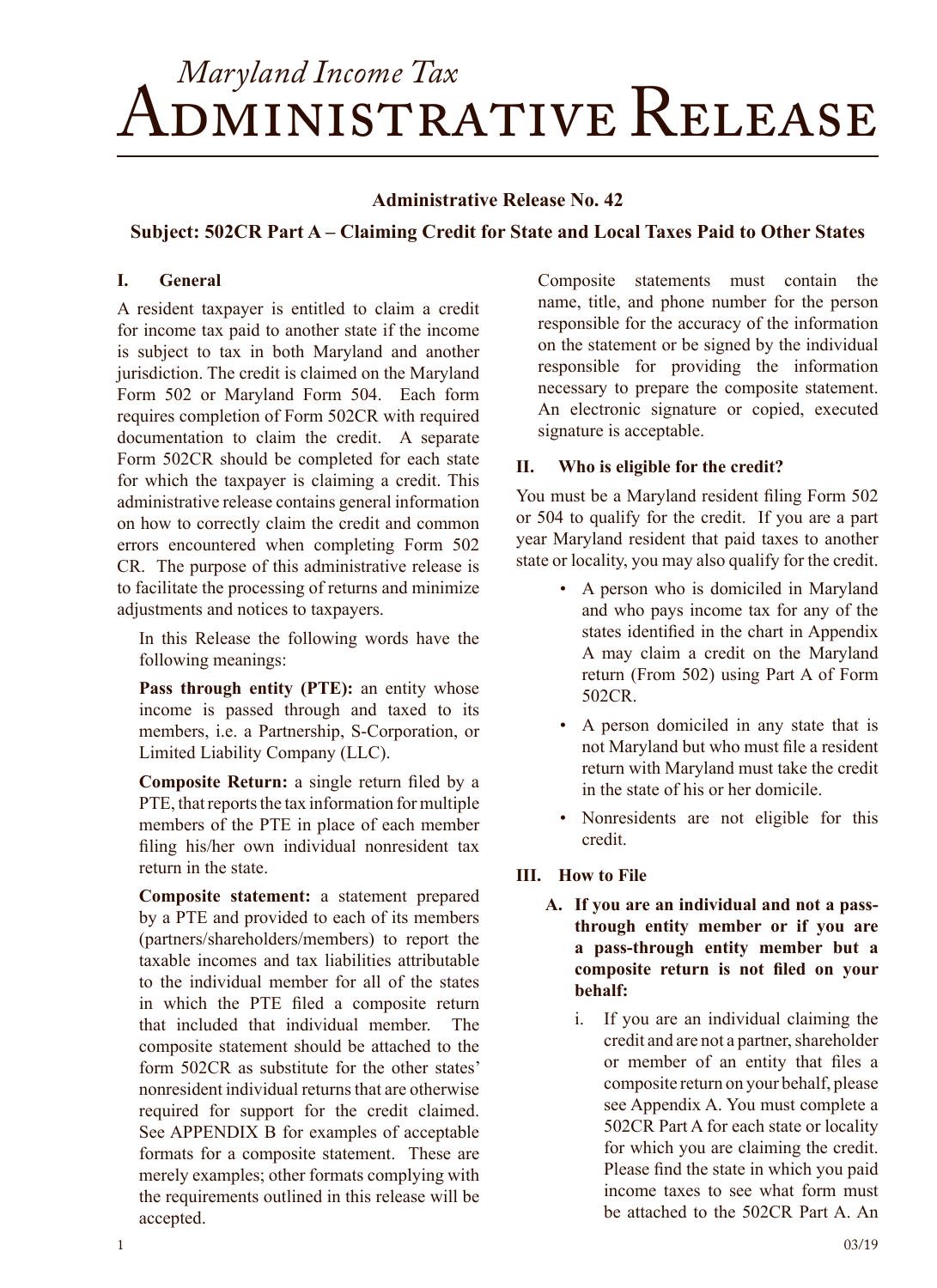official state transcript issued by the state in which the taxes were paid will also be accepted as proof of the credit claimed.

- ii. If you are claiming state and local taxes paid from only one state, complete one Form 502CR Part A for state and local taxes paid on the same income. However, if the income is derived from multiple sources, you must complete a separate 502CR Part A for each source of income subject to taxation in both Maryland and the other jurisdiction.
- iii. If you are claiming credit for taxes paid to multiple states, a separate Form 502CR Part A must be completed for each state. If you have multiple Forms 502CR Part A, include only one summary Form 502CR recording the total amount from line 13 of the separate Forms 502CR Part A on line 1, Part K of the summary form, and the total amount from line 14 of the separate Forms 502CR Part A, on line 1, Part L of the summary Form 502CR.
- iv. If you filed a local income tax return to a municipality of another State, attach a copy of that return to the Form 502CR Part A. See Section V. Local Taxes for instructions on calculating and reporting the credit for the local tax portion.
- v. Do not include the entire Form 502CR if you are only claiming credit on Part A. Do not include pages 2 through 3 of Form 502CR unless you are claiming a credit applicable to those pages. Do not attach the instructions for Form 502CR.

# **B. If you are a member of a pass-through entity that files a composite return on your behalf in other states:**

i. If you are a partner, shareholder or member of a partnership, S corporation, limited liability company or business that files a composite return on your behalf, you may attach a copy of the composite statement provided to you by the business. The composite statement must show your share of the **tax liability** in each of the other states. (This is your final tax expense

after all credits and not the cash payments for withholding or estimated taxes.) See Appendix B for samples of accepted composite statements. While composite statements are preferred, copies of composite returns are also accepted to verify the credits claimed.

- ii. Composite statements identifying "tax withheld" or "tax paid" are insufficient to claim the credit unless you are claiming withholding for Nebraska, North Carolina, Illinois, Connecticut, and/or Utah (because these states treat the withholding payments as the final tax liability). A statement relating to any other state must identify the **tax liability**. See Appendix B for examples of a composite statement that will be accepted.
- iii. You must complete a separate Form 502CR Part A for each state, entering your share of the taxable net income on line 2 and your share of the tax liability of line 11. Taxes paid to localities within each state should be included on the state Form 502CR. For example, taxes paid to the Commonwealth of Pennsylvania and taxes paid to the City of Philadelphia should be reported on the same Form 502CR Part A. See Section V. Local Taxes for instructions.
- iv. Due to nonconformity across K-1s issued to members and the administrative burden associated with verifying such inconsistencies, **K-1s will not be accepted as proof of the claimed credit.**

# **C. Source of Income**

• Complete one 502CR for state and local taxes paid on the same income. If income is derived from multiple sources, complete a separate 502CR for each source of income subject to taxation in both Maryland and the other jurisdiction. See Section V. Local Taxes for more information.

# **IV. S Corporations**

To claim the credit for tax imposed directly on the S-Corporation (see further discussion below) a separate form 502CR should be completed for each state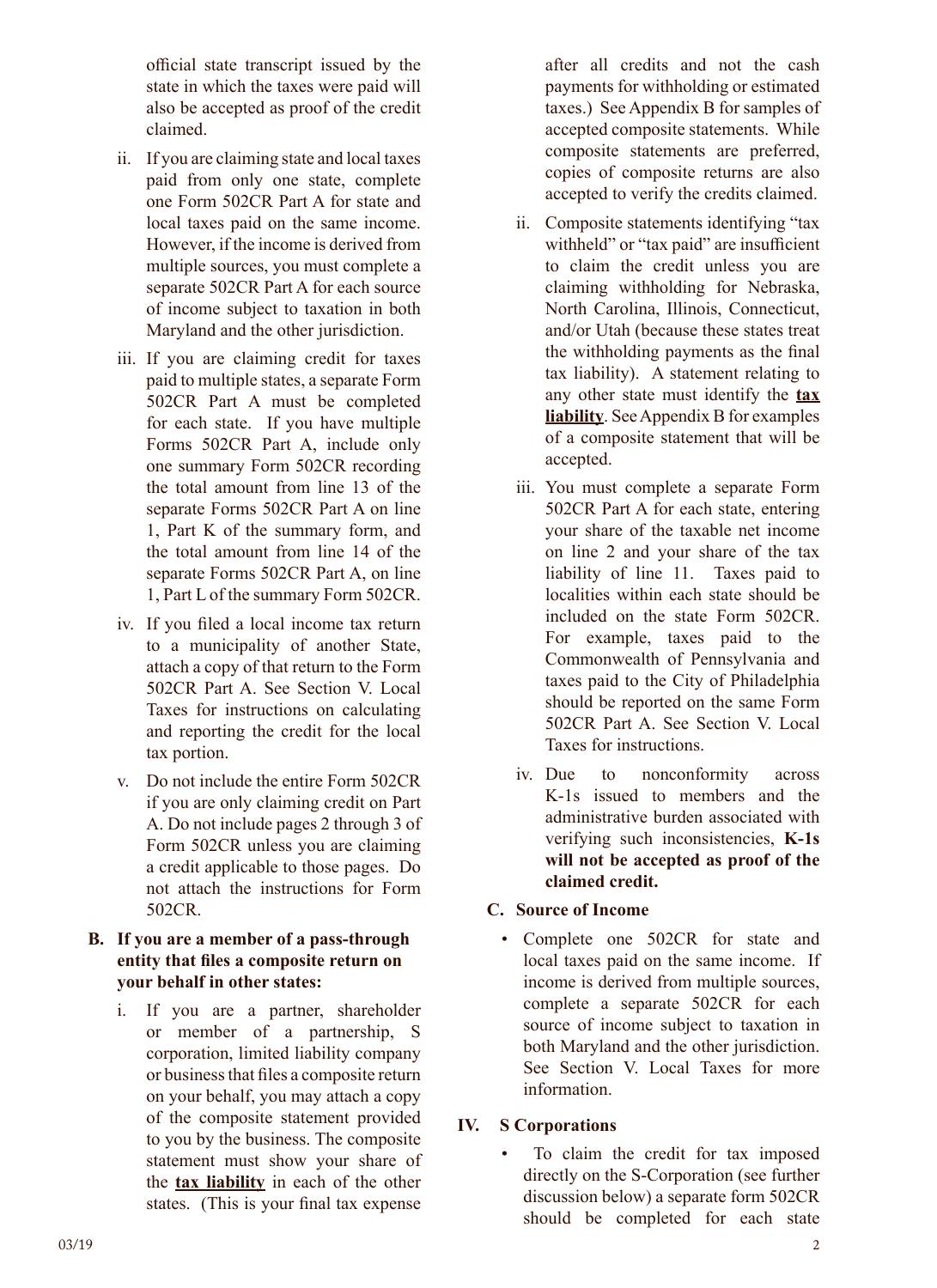showing the following information:

| $\%$ x                               |                                  |                 |
|--------------------------------------|----------------------------------|-----------------|
| <b>Stock Ownership</b><br>Percentage | Corporation<br>Taxable<br>Income | Part A, Line 2  |
| $\%$ x                               |                                  |                 |
| Stock<br>Ownership<br>Percentage     | Corporation<br>Tax               | Part A, Line 11 |

• **Not all states recognize federal S corporation treatment. Addback required in some circumstances.** 

Maryland resident shareholders can claim a credit for taxes paid by an S corporation to a state that does not recognize federal S corporation treatment. However, the amount of the credit must first be added to the resident's federal adjusted gross income (in order to remove the deduction that is now creating a credit). Under Maryland law, the amount of the credit claimed that is based on a tax paid by an S corporation to a state that does not recognize the federal tax treatment of an S corporation must be added to adjusted gross income. A copy of the corporation return filed in the other state is required to be attached to the 502CR or have the taxable income and tax liability information included on the composite statement provided to the member by the S-corporation.

- Add Back Required:
	- i. District of Columbia
		- The District of Columbia does not recognize the federal S corporation election and does not require a statelevel S corporation election. For state purposes, the corporation will be treated as a C corporation. The credit may be claimed, but the add back is required.
	- ii. New Hampshire
		- New Hampshire does not recognize the federal S corporation election and treats these entities as C corporations. The credit may be claimed, but the add back is required.
	- iii. South Dakota
		- South Dakota imposes a Franchise Tax that is calculated in the same manner as income tax. If an S

corporation is subject to this tax, it may claim the credit, but the add back is required.

- iv. Tennessee
	- Tennessee does not recognize the federal S corporation election and treats S corporations as C corporations. The credit may be claimed, but the add back is required.
- 
- v. Texas<br>• Texas imposes the Texas Gross Margin Tax which is calculated in the same manner as an income tax. If an S corporation is subject to this tax, the credit may be claimed but the add back is required.
- 
- vi. Louisiana<br>• Louisiana allows shareholders that are nonresidents the ability to file a nonresident return to report their portion of the income derived from the S corporation or to allow the corporation to pay the tax at the corporate income tax rate on their portion of the income. If the shareholder elects to have the corporation pay the tax, the add back is required to claim the credit.
	- Separate Election Forms
- 
- i. Arkansas<br>• Arkansas previously required the filing of a separate form for the election to be recognized, but effective August 1, 2017, the law has been changed and Arkansas now recognizes the federal S corporation election.
- ii. New Jersey
	- New Jersey requires a corporation to file a separate election to be a New Jersey S corporation. The election at the state level must only be filed once. **The addback is presumed necessary unless documentation is provided.**
- 
- iii. New York<br>• New York requires a corporation to file a separate election to be a New York S corporation. **The addback is presumed necessary unless**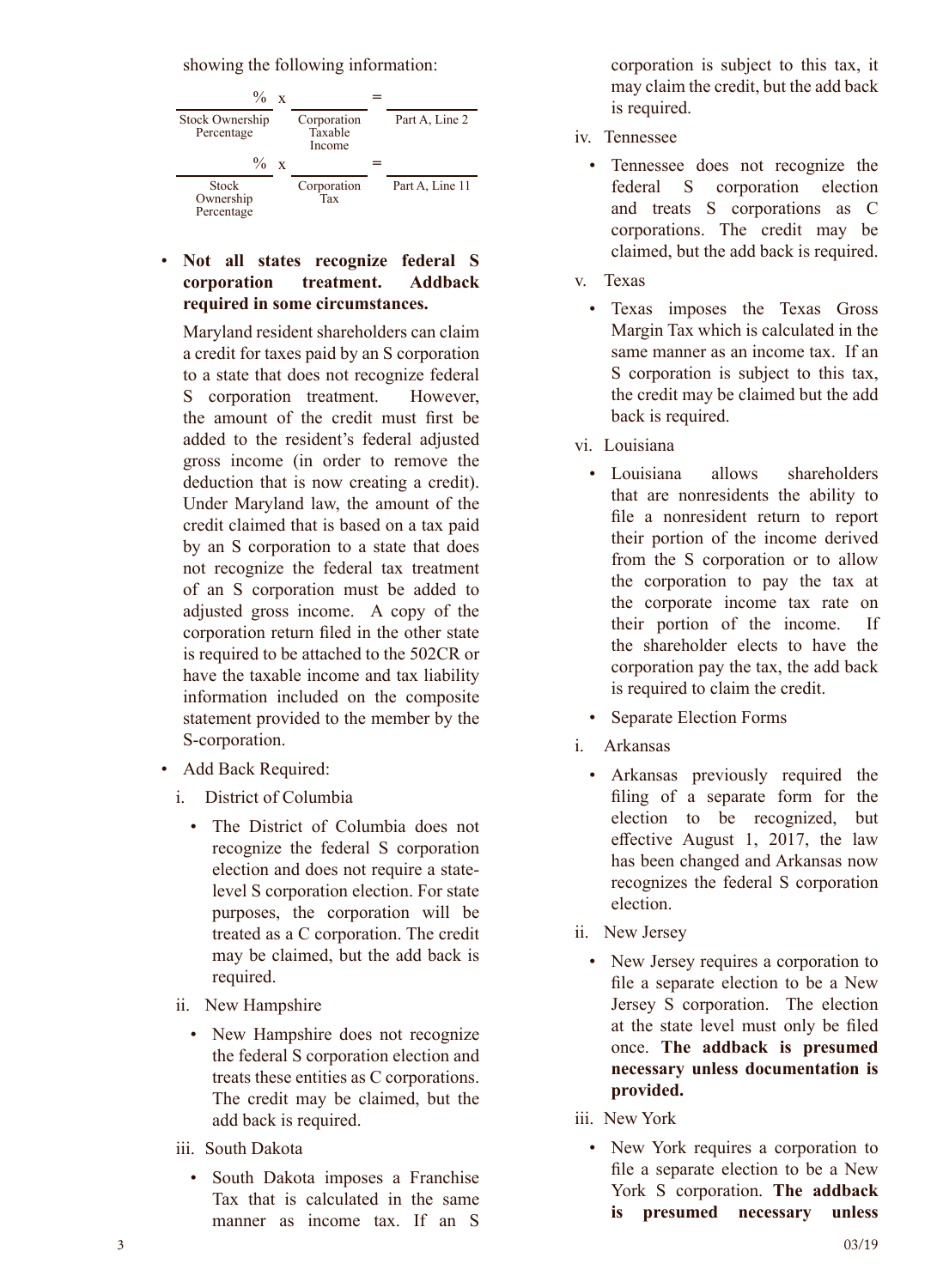#### **documentation is provided.**

- iv. Georgia
	- Georgia generally recognizes the federal S corporation election and a separate state election is not required. However, nonresident shareholders of an S corporation must file an agreement of consent to pay Georgia income tax on their share of the corporation's taxable income. If the consent agreement is not executed, the S corporation election is not recognized. **The addback is presumed necessary unless documentation is provided.**
- v. Mississippi
	- Mississippi requires nonresident shareholders of an S corporation to file an agreement to timely pay all taxes imposed on the shareholder for the corporation's taxable income. **The addback is presumed necessary unless documentation is provided.**

# **V. Local Taxes**

- If the local tax is not reflected on the state nonresident tax return, you must attach a copy of the local tax return filed. If the local tax is paid by a PTE with a composite return on behalf of the PTE members, the taxable income and tax liability information attributable to a member should be included on the composite statement provided to the member by the PTE. W-2s will not be accepted except in specific circumstances described below. The credit may be claimed for taxes based on income paid to cities, counties, townships, etc.
- When a resident pays state and local tax within the same jurisdiction, the resident should complete line 2 of the 502CR by entering the taxable net income in the other state. The amount on line 2 should be the highest amount of income subject to tax among the state and the localities. For example, if the resident has \$150,000 of income subject to state income tax and the amount of tax paid is \$10,000 and \$155,000 of income subject to local income tax and the amount of tax paid is \$3,000, line 2 should show \$155,000 in income, not \$305,000. The creditable tax

paid is reported as \$13,000.

- California Mental Health Services Tax (MHST) – MHST is a tax based on income. Maryland residents who pay the MHST are entitled to claim a credit on Form 502CR when both the California and Maryland taxable net incomes exceed \$1 million.
- City of Philadelphia Business Income and Receipts Tax (BIRT) – Maryland residents who pay the BIRT are entitled to claim a credit on Form 502CR to the extent that the credit is attributable to the amount of income tax paid, and not the receipts tax.
- City of Philadelphia Net Profits Tax Philadelphia imposes a city tax on nonresident wages and salaries earned within city limits. The tax is a percentage of income and is non-refundable. There is no return filed for this tax; therefore, you may attach a copy of your W-2 as substantiation of taxes paid.
- City of Wilmington Delaware Earnings Tax – Wilmington imposes a flat city income tax of 1.25% on earned income. This tax is eligible to be claimed as a credit on Form 502CR. If you filed a return with Delaware, you must attach a copy of the return; otherwise, attach a copy of your W-2 showing the tax withheld.
- Illinois Replacement Tax The Illinois Replacement Tax is a tax of 1.5% of the taxable net income apportioned to Illinois and may be claimed as a credit of Form 502CR.
- New York Metropolitan Commuter Transportation Mobility Tax (MCTMT) and Unincorporated Business Tax (UBT) - New York is unique in the fact that taxpayers are subject to numerous taxes outside of the typical state and locality tax. This includes the UBT and the MCTMT which are eligible for the credit. Please note that the MCTMT is not eligible to be claimed as a credit for income taxes paid when the taxpayer is an employer as an employer is taxed on payroll expenses and not income. However, if the tax is imposed due to self-employment, the tax is eligible.
- New York General Business Corporation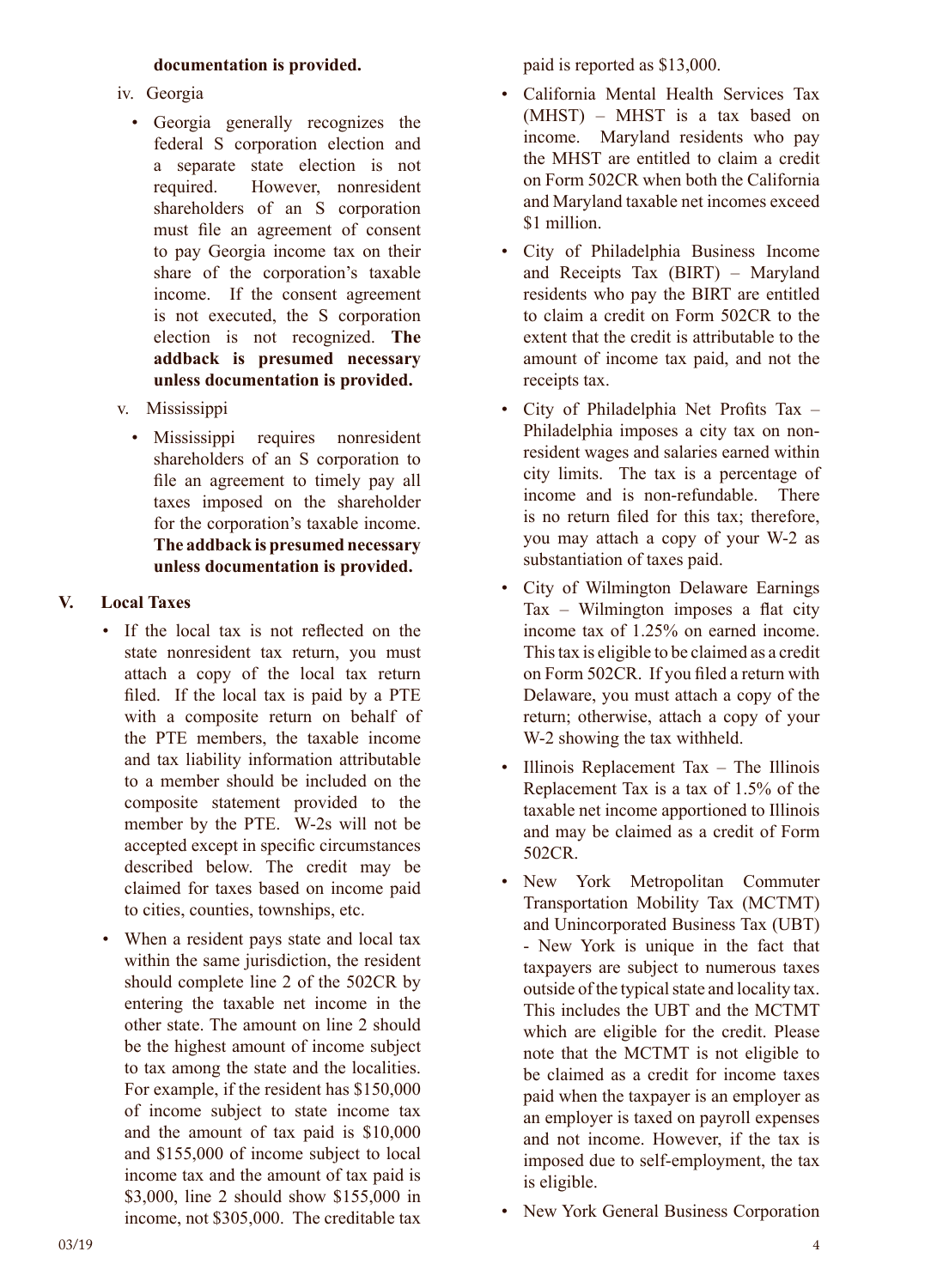MTA Surcharge – This is not eligible for the credit.

- Ohio Commercial Activity Tax (CAT) This is not eligible for the credit.
- York and Adams Counties Pennsylvania counties York and Adams have passed ordinances not to impose withholding tax against Maryland residents; therefore no credit may be claimed for taxes paid to these localities.
- Pennsylvania Jurisdictions other than York and Adams counties may impose tax based on earnings or gross income, such taxes are creditable.

# **VI. States With No Income Tax**

• The following states do not have state income tax; therefore, no credit is allowed on the 502CR Part A. You must report income from these states on your Maryland resident return. Except for the exclusions outlined under the Part IV, a credit cannot be claimed for income earned in the following states because there is no income tax liability.

| Alaska – $AK$      | $Florida = FI$ .    |
|--------------------|---------------------|
| $Nevada - NV$      | South Dakota – SD   |
| New Hampshire – NH | $T$ ennessee – $TN$ |
| $Texas - TX$       | Washington – WA     |
| $Wyoming - WY$     |                     |

# **VII. Reciprocal Agreements**

 • The following states have reciprocal agreements with Maryland for wages, salaries, tips and commission income.

Pennsylvania – PA Washington. D.C. - DC Virginia – VA West Virginia – WV

The reciprocity agreements do not apply to business income, farm income, rental income, gain from the sale of tangible property, etc. If you had this type of income subject to tax in these states, complete Form 502CR Part A and attach a copy of the nonresident income tax return for that jurisdiction.

# **VIII. DC Unincorporated Business Franchise Tax**

- Self-employed individuals and partners in a partnership who are subject to the DC unincorporated business franchise tax may claim a credit on Form 502CR.
- How to claim the credit:
- i. A copy of the DC return must be attached to the 502CR. If you are a partner, a statement from the partnership showing the partner's share of income and the partner's share of DC tax must also be attached.
- ii. To correctly claim the credit, you must identify your share of the tax liability owed (Line 37 of D-30 Unincorporated Business Franchise Tax Return), not the amount of gross receipts.

#### **IX. Common Mistakes**

- Relying on income or withholding tax reported on the wage and tax statement (W-2 Form) issued by your employer or K-1 statement showing withholding or tax paid. You must show the tax liability for the jurisdiction outside of Maryland in which you paid income taxes.
- Redacted Forms All forms and information submitted should contain complete social security numbers for the individual and/or Federal Employer Identification Numbers for the entity that paid tax on behalf of an individual.
- Do not include the entire Form 502CR if credit is being claimed on Part A only. Pages 2-3 of the Form 502CR **must not**  be attached unless credits on these pages apply.
- Composite Statements when a partnership, S corporation, limited liability company, or business trust files a composite return on behalf of its partners, shareholders, or members, the composite statement provided to the member reflecting all of the states in which composite returns were filed must clearly identify the **tax liability** for the individual. Composite statements that identify the "tax withheld" or "tax paid" on behalf of the member will not be accepted.\*\*

\*\* Composite statements may refer to "taxes withheld" in instances where taxes withheld are the tax liability. Refer to III. How to File, Section B, Subsections i and iii.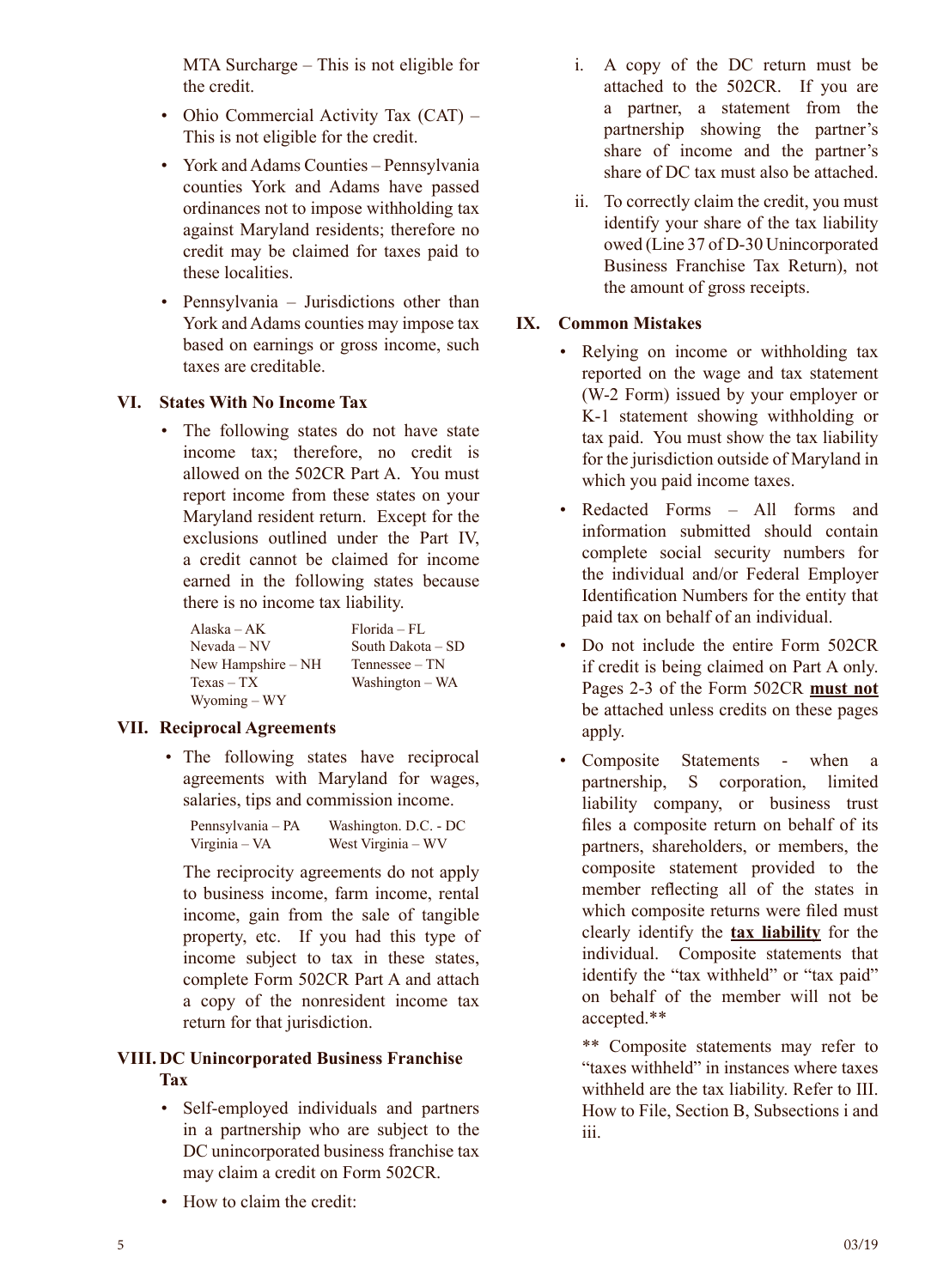# **Appendix A**

|     | State/Jurisdiction | <b>Required Documentation</b>                                    |
|-----|--------------------|------------------------------------------------------------------|
| 1.  | Alabama            | Form 40NR                                                        |
| 2.  | Arizona            | Form 140NR                                                       |
| 3.  | Arkansas           | Form AR1000NR                                                    |
| 4.  | California         | Form 540NR                                                       |
|     | 5. Colorado        | Forms 104 and 104PN                                              |
| 6.  | Connecticut        | Form CT-1040NR/PY                                                |
|     | 7. Delaware        | Form 200-02                                                      |
| 8.  | Georgia            | Form 500                                                         |
| 9.  | Hawaii             | Form N-15                                                        |
| 10. | Idaho              | Form 43                                                          |
| 11. | Illinois           | Form IL-1040 and Schedule NR                                     |
|     | 12. Indiana        | Form IT-40PNR                                                    |
|     | 13. Iowa           | Forms IA-1040 and IA-126                                         |
|     | 14. Kansas         | Form K-40                                                        |
|     | 15. Kentucky       | Form 740-NP                                                      |
|     | 16. Louisiana      | Form IT-540B                                                     |
|     | 17. Maine          | Form 1040ME                                                      |
| 18. | Massachusetts      | Form 1-NR/PY                                                     |
| 19. | Michigan           | Form MI-1040 w Schedule NR                                       |
| 20. | Minnesota          | Form M1 w Schedule M1NR                                          |
| 21. | Mississippi        | Form 80-205                                                      |
|     | 22. Missouri       | Forms MO-1040                                                    |
| 23. | Montana            | Form 2                                                           |
|     | 24. Nebraska       | Form 1040N, with Schedule III                                    |
|     | 25. New Jersey     | Form NJ-1040NR                                                   |
|     | 26. New Mexico     | Form PIT-1                                                       |
|     | 27. New York       | Form IT-203                                                      |
|     | 28. North Carolina | Form D-400                                                       |
|     | 29. North Dakota   | Form ND-1 and Schedule ND-1NR                                    |
|     | 30. Ohio           | Form IT 1040                                                     |
| 31. | Oklahoma           | Form 511NR                                                       |
| 32. | Oregon             | Form 40N                                                         |
| 33. | Pennsylvania       | Form PA-40                                                       |
| 34. | Rhode Island       | Form RI-1040NR                                                   |
| 35. | South Carolina     | Form SC 1040 w Schedule NR                                       |
|     | 36. Utah           | Form TC-40 and Schedule TC-40B (nonresident income schedule); No |
|     |                    | local governments in Utah assess an income tax.                  |
| 37. | Vermont            | Form IN-111 with Schedule IN-113                                 |
| 38. | Virginia           | Form 763                                                         |
| 39. | West Virginia      | Form IT-140                                                      |
| 40. | Wisconsin          | Form 1NPR                                                        |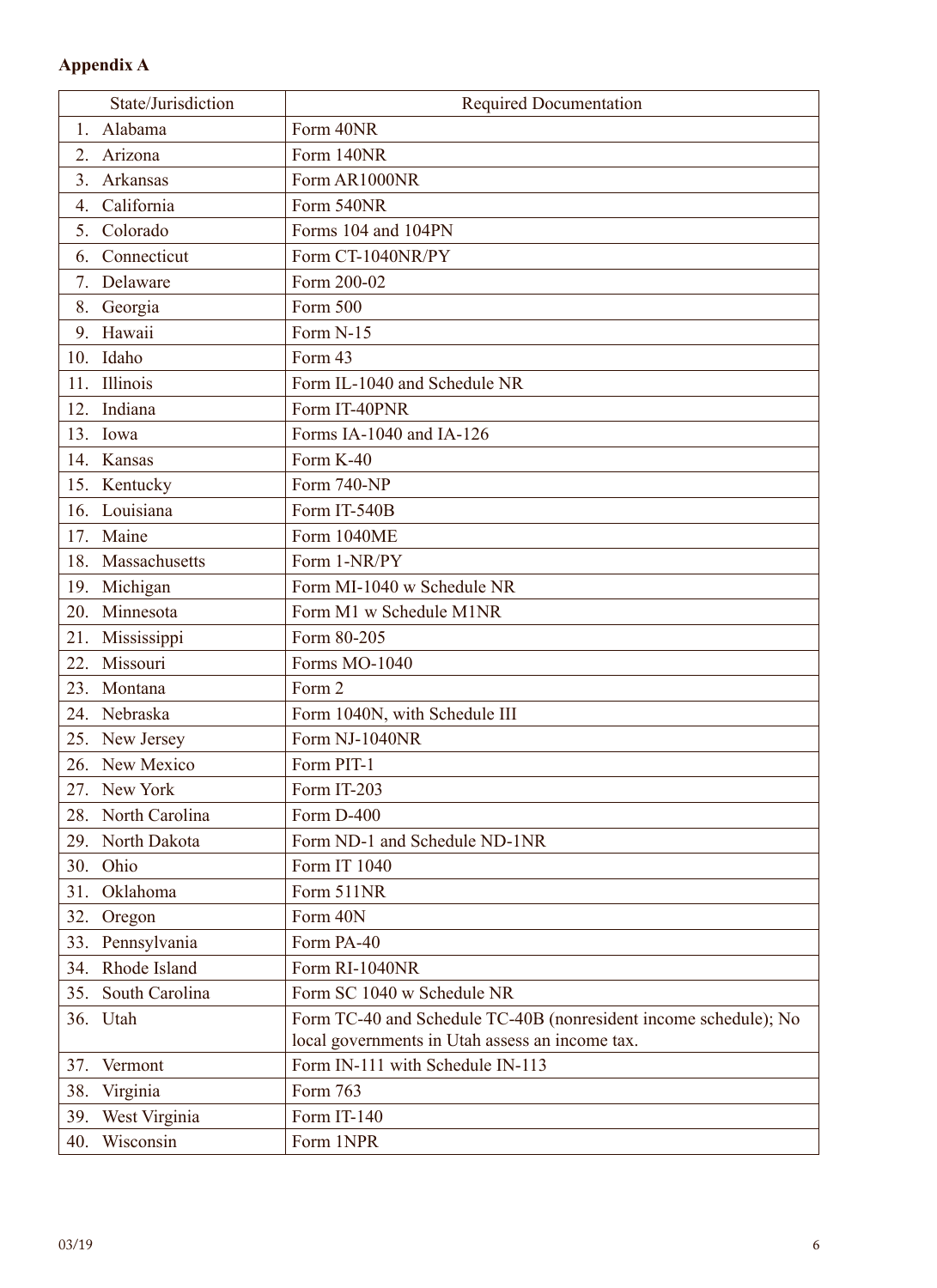#### Big Law Firm EIN: 33-3333333 123 ABC Street Washington DC 20005

To: Partner John Doe SSN: 123-45-6789 Date: March 11, 2019 Re: Replacement for Firm's Composite Returns and Mandatory Withholding Tax Returns

This letter certifies you have been included in the Firm's composite tax returns and/or mandatory withholding tax returns for the jurisdictions list below. The use of this letter, in lieu of signed copies of the composite and/or mandatory withholding returns filed under Partner's name, has been negotiated with each identified taxing authority as an acceptable alternative to a signed tax return. Therefore, this letter should be attached to your individual state tax return whenever a signed return is required. Because you were included in the composite, there is no signed individual return for you.

Identified below is the amount of income for the Firm's fiscal year ended 9/30/17 subject to nonresident tax in each applications jurisdiction and the resulting tax liability, net of available state tax credits, paid on your behalf by the Firm and charged to your account. These numbers can be verified against the Firm's composite tax return on file with the respective tax authority.

| Jurisdiction  | Income Subject to Tax | <b>Composite Tax Liability</b> |
|---------------|-----------------------|--------------------------------|
| California    | O                     | O                              |
| Delaware      | 500                   | 25                             |
| Kentucky      | 300                   | 17                             |
| Massachusetts | 47205                 | 2312                           |
| Pennsylvania  | 85987                 | 2658                           |
| Virginia      | 525                   | 35                             |

Identified below is the amount of income for the Firm's fiscal year ended 9/30/17 subject to mandatory nonresident withholding in each applications jurisdiction and the resulting tax liability, net of available state tax credits, paid on your behalf by the Firm and charged to your account. These numbers can be verified against the Firm's mandatory withholding tax return on file with the respective tax authority.

| Jurisdiction  | Income Subject to Tax | <b>Withholding Tax Liability</b> |
|---------------|-----------------------|----------------------------------|
| l Connecticut | 4000                  | 275                              |
| Illinois      | 22589                 | 855                              |

[signature]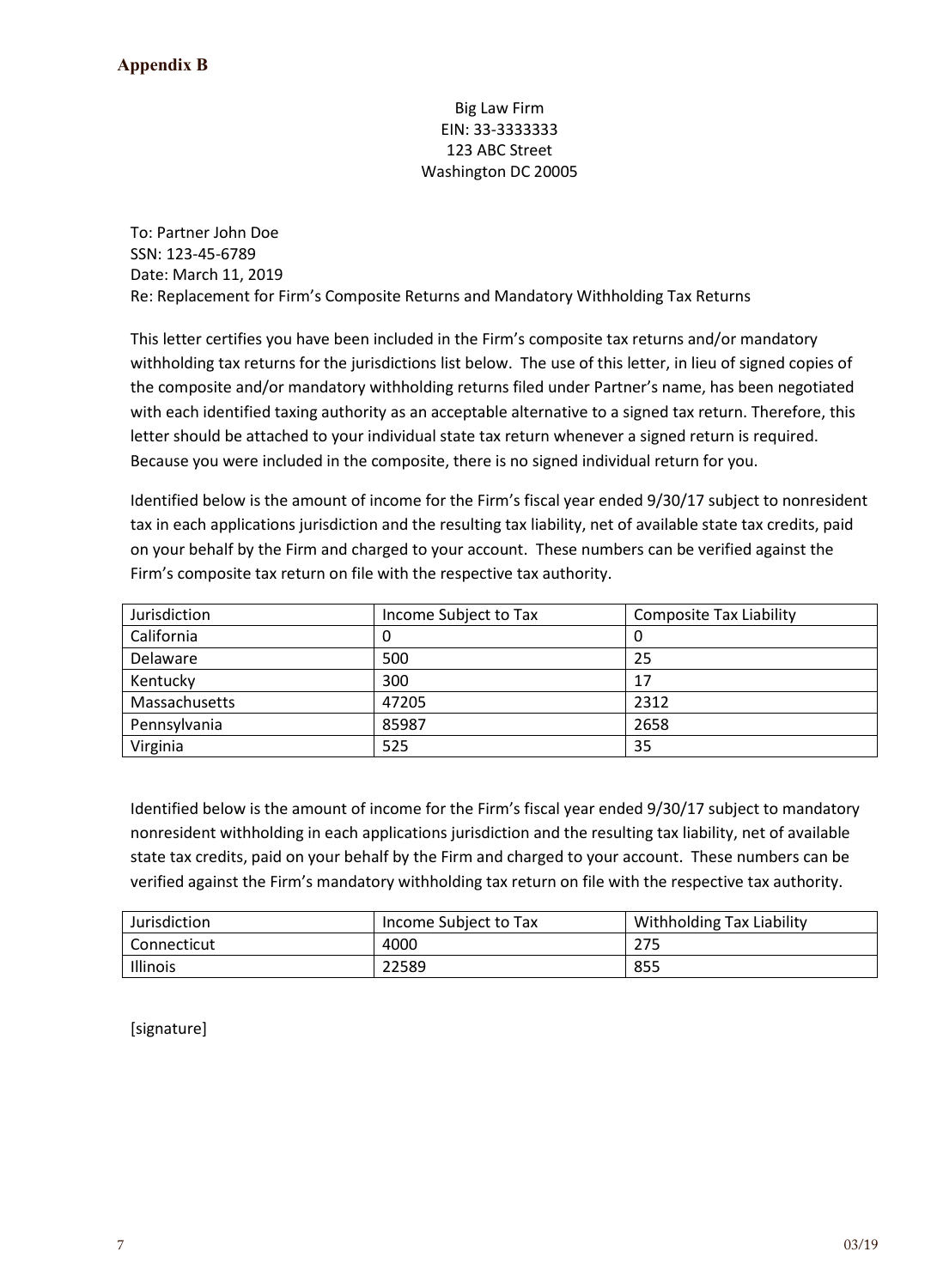#### Large Accounting Firm EIN: 22-2222222 410-555-1212 Year ended: 9/30/17

#### State Tax Liability Summary

Partner Name: John Doe

SSN: 123-45-6789

This statement is provided to certify that Large Accounting Firm has made payments on your behalf to fulfill tax liabilities with the taxing authorities of the jurisdictions noted below for the year ended 9/30/17. Your state income tax liabilities listed below may be creditable on your state tax return as a credit for income taxes paid to another state. You may need to include this statement to substantiate your credit.

Signature of Authorized Officer: [Signature]

Printed name and title of authorized officer

| Jurisdiction          | Income | <b>Tax Liability</b> |
|-----------------------|--------|----------------------|
| Alabama               | 1005   | 55                   |
| California            | N/A    | N/A                  |
| Colorado              | 400    | 55                   |
| New Jersey            | 800    | 83                   |
| New York              | 112250 | 9700                 |
| <b>New York MCTMT</b> | 118800 | 402                  |
| Pennsylvania          | 652    | 22                   |
| South Carolina        | 425    | 33                   |

STATE TAX CREDIT ADJUSTMENT Partner Name: John Smith SSN: 123-45-5678

Large Accounting Firm, a District of Columbia partnership, EIN 11-1111111, filed a New York City Unincorporated Business Tax return for the fiscal year ended September 30, 2017.

| The partner's share of New York City taxable income is:                           | 125.905 |
|-----------------------------------------------------------------------------------|---------|
| The above named partner's share of the tax liability shown on that tax return is: | 5.002   |

If you claim a tax credit on your resident tax return, a copy of this statement must be attached to your return as proof of tax liability. Please consult your tax advisor.